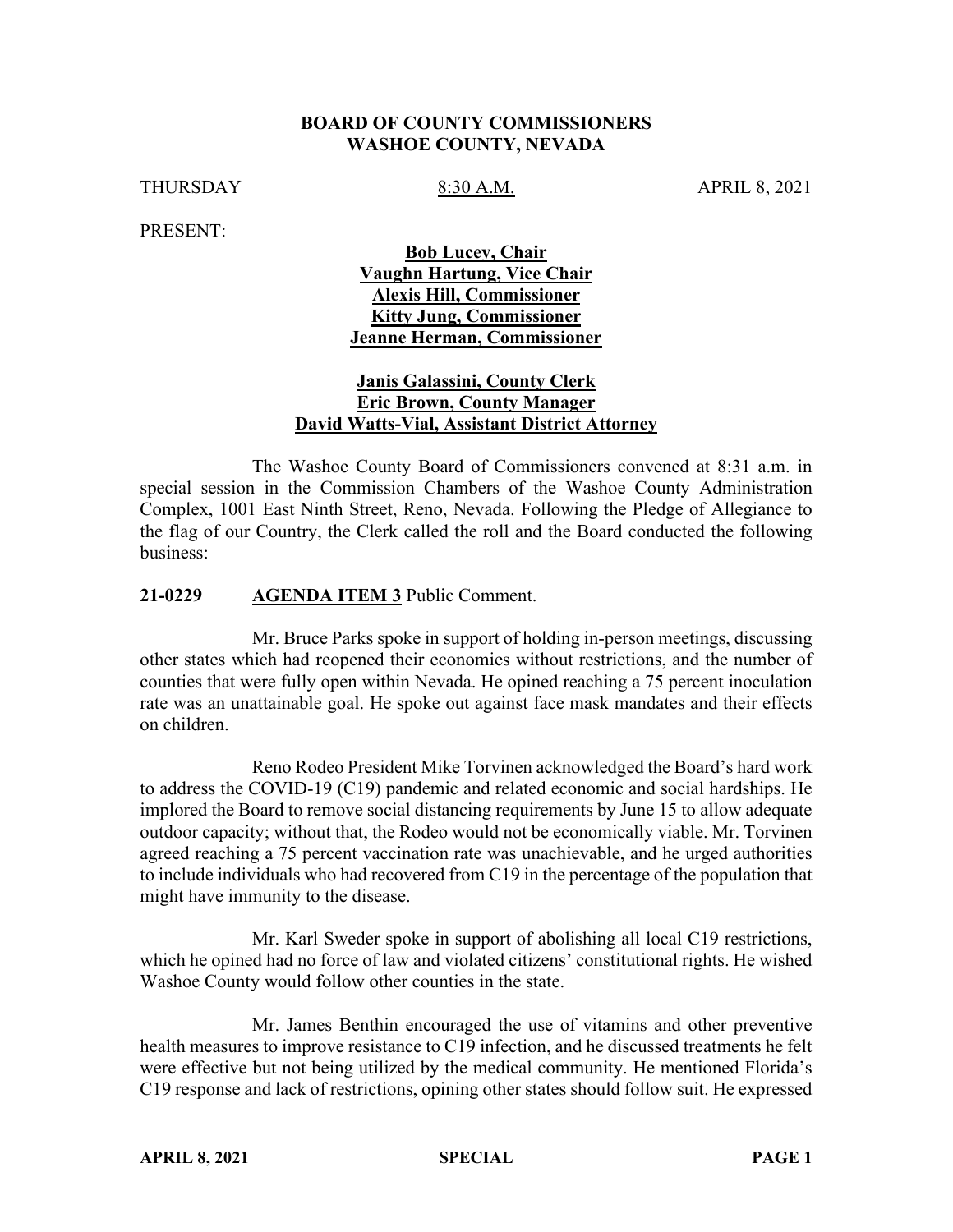concern about the potential long-term effects of restrictions and closures on children and underprivileged populations, imploring the Board to reopen Washoe County.

Mr. Roger Edwards read the first section of a draft resolution in which citizens requested that the Board remove Washoe County from the State of Emergency declared by Governor Steve Sisolak in March 2020. Copies were provided to the Commissioners and placed on file with the Clerk.

Mr. John Olsen, a 74-year resident of the County, continued reading the proposed resolution.

Ms. Cindy Martinez concluded reading the resolution. She stated citizens had attempted to send the document to the Commissioners and County representatives multiple times, but email servers rejected their messages. She thanked Commissioner Herman for providing an alternate email address and noted 981 signatures of support had been gathered.

Mr. Kenji Otto displayed documents, copies of which were placed on file with the Clerk. He expressed concerns about the physical threat of illegal immigration, mask mandates, and the inalienable rights provided by the U.S. Constitution. He claimed illegal immigrants had no rights in the Nevada Constitution and spoke about the reduction or elimination of freedoms by Democrats.

Mr. John Curtis spoke about cultural divides and the removal of religion from schools. He opined the concept of deep equity was flawed yet schools could not receive funding without teaching it. He alleged there was no such thing as hate speech because it was up to individuals to decide what was hateful or not. He indicated citizens were being silenced and their right to free speech was being removed.

Ms. Stacy Shaffer expressed support for the proposed petition. She spoke out against mask mandates, C19 business restrictions and shutdowns, and the effects of the C19 response on children in the community. She brought up the uncertainty of the vaccine's long-term effects. She opined individuals should be able to personally decide whether to wear face coverings while entering a business.

Mr. Neal Sickles thanked the Board for hearing the public's voices. He expressed frustration about the violation of citizens' constitutional rights and skepticism about the efficacy of face coverings and shutdowns. He mentioned recent changes that had been made to the definitions of the terms 'pandemic' and 'herd immunity'. He echoed previous requests to exclude individuals who had recovered from C19 when considering the percentage of the population at risk.

Ms. Kristene Biglieri expressed frustration about the effects of C19 restrictions on children, schools, sports, and families, and spoke out against mask mandates. She believed individuals should be allowed to take responsibility for their own health and safety.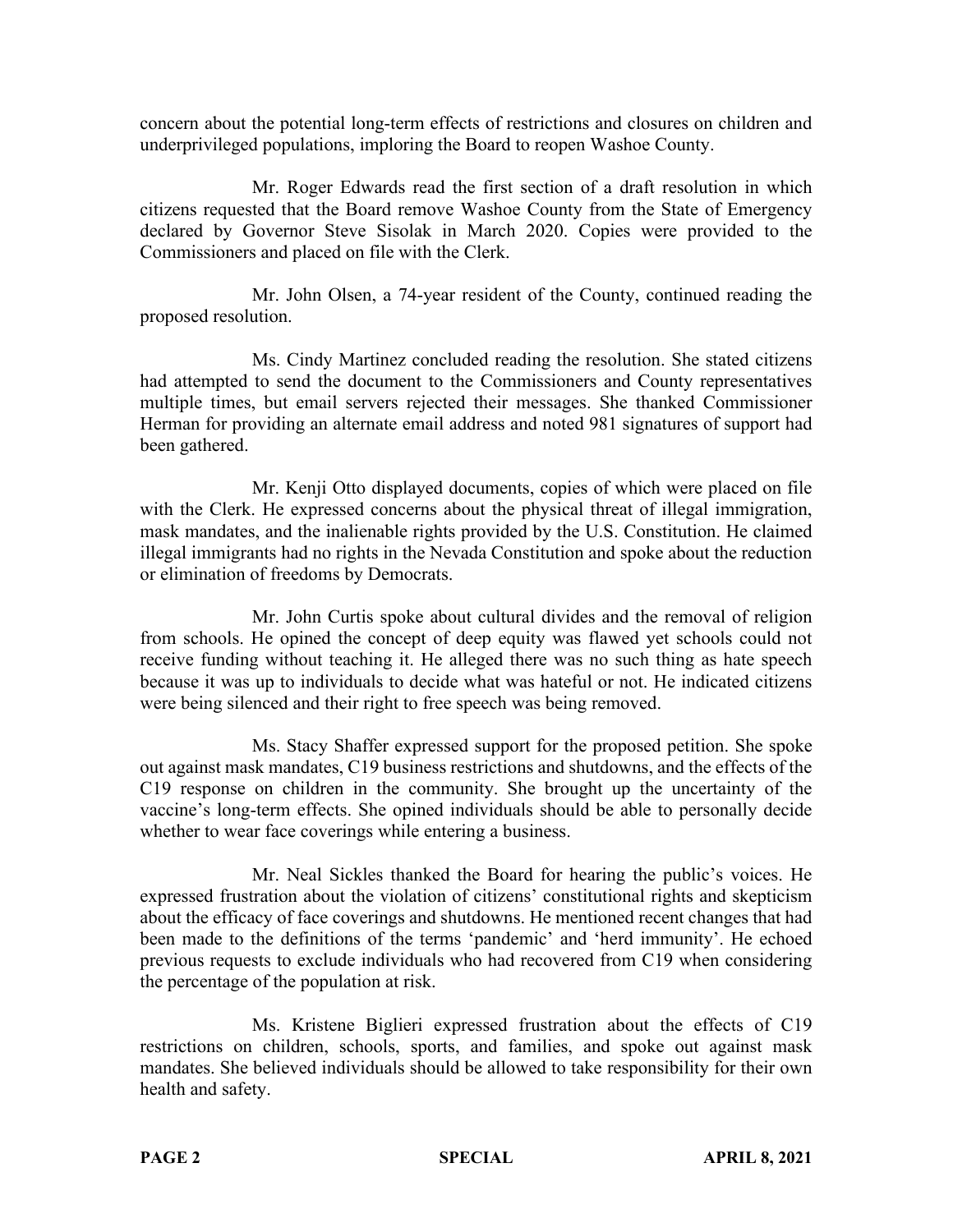Ms. Melanie Sutton opined face masks were ineffective in protecting wearers and were a tool for social control. She thought the goal of vaccinating 75 percent of the community was unattainable. She expressed frustration about the length of time C19 restrictions had been in effect in the County and their impacts on small businesses.

Mr. Joey Gilbert provided a handout, a copy of which was distributed to the Board and placed on file with the Clerk. He spoke out against C19 restrictions and opined data was being manipulated to frighten the public. He compared C19 death rates to the flu, raised concern about the C19 vaccine, and asked the Board to end the public health emergency declared by Governor Steve Sisolak. He expressed frustration about the Governor's ongoing emergency directives and the holding of legislative sessions in Carson City without allowing the public to attend in person.

Ms. Kelsey Shroeder read a resolution passed by the Placer County Board of Supervisors removing that county from the State of Emergency, then listed the Nevada counties who did the same. She asked the Board to support the resolution prepared by citizens and spoke in support of the related petition. She opined nothing negative would occur as a result of ending the local public health emergency.

Ms. Sunny Maresca requested the Board support the proposed resolution and the removal of local face mask mandates. She stated face coverings gave her headaches and made it difficult to be active.

Mr. Bruce Foster pointed out a number of states had fully opened with no mask mandates, some of which had higher populations than Nevada. He wondered how Reno Aces games might look in 2021 and opined face coverings were ineffective. He believed governments had created unnecessary public fear regarding C19 and politicians were using the pandemic for political purposes.

Ms. Katherine Snedigar discussed legislative and government meetings being held without public attendance and opined C19 restrictions were being used as a political tool. She spoke about sections of the Nevada Revised Statutes pertaining to the State government's emergency response and occupational health and safety. She felt citizens' constitutional rights were being infringed upon and face coverings were making people ill.

Mr. Nicholas St. Jon felt the C19 response was more about control than public health or safety, and he listed five treatments he felt were viable that were not being implemented. He thought positive tests should not be considered new cases. He stated the Board was not listening to the citizens who had entrusted them to serve Washoe County, and he opined restrictions to religious gatherings violated citizens' First Amendment rights.

Ms. Julie Osburn identified herself as a retired firefighter/paramedic and discussed C19 death rates, mask efficacy, and hospital capacity. She compared C19 to the flu and asked why emergency declarations had not been called for in the past for the flu.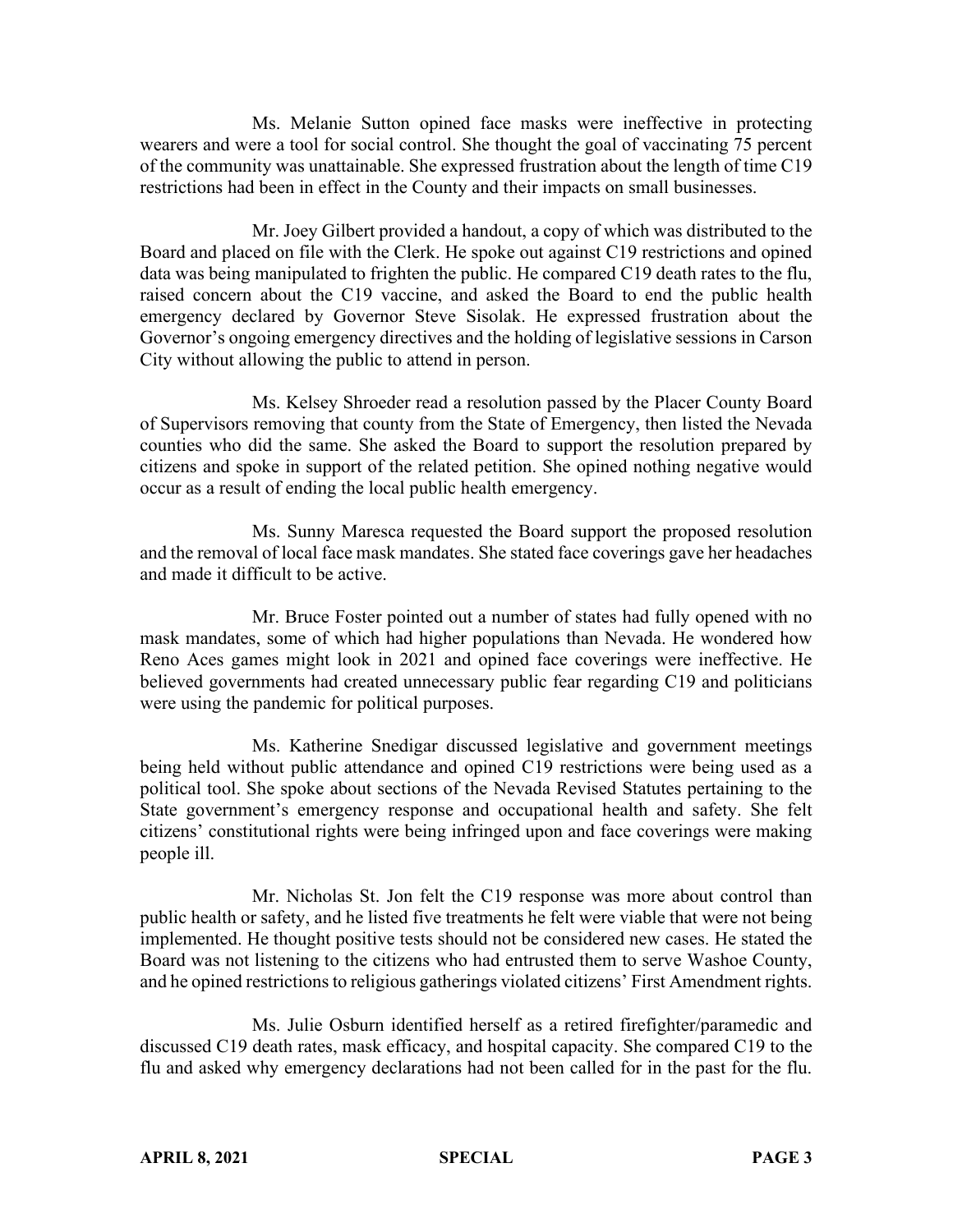She expressed doubt as to the accuracy of statistics from local officials and the Centers for Disease Control and Prevention.

Ms. Melissa Brown stated there were no legitimate laws to support business closures, social distancing, or the use of masks. She opined the State of Emergency declared by Governor Sisolak was invalid and overrode the U.S. Constitution.

Ms. Cathy Reyes commented that Assembly Bill (AB) 93 would head to a committee soon for discussion. She stated the Washoe County School District (WCSD) would close their meetings to the public, which she felt would prompt lawsuits. She promoted the next WCSD meeting and encouraged people to attend.

Via the Zoom app, Mr. Jim Bratcher read from the U.S. Constitution, focusing on Amendment 1. He stated there was no legal basis for the actions taken by the Board. He remarked AB93 would limit a governor's ability to declare emergency situations, but he believed Democrats would not let the bill be heard.

Ms. Heidi Shunke agreed via Zoom that Directive 041 was unconstitutional, saying similar measures failed in other states. She spoke against mask mandates and said suicide rates were higher during lockdowns. She opined using technological passports to limit access to food, work, or travel for any reason was unacceptable, as was creating local judicial systems without public referendum.

Via Zoom, Mr. Jason Erickson said the County's plan did not include a strategy for exiting the Governor's State of Emergency declaration. He asked about the reason for continuing the emergency once everyone who wanted a vaccine received one.

A speaker identified on Zoom as ARP was called but was not present to speak.

Ms. Annemarie Grant compared officers who testified during the George Floyd trial saying those events should not have happened with a Washoe County Officer who believed it would only be a matter of time before someone died from a prone restraint. She asked about deputy training and played an audio clip of her brother's death.

Via Zoom, Mr. Dan Purdy claimed casinos were open 24 hours because the Board of County Commissioners took donations from them. He suggested people direct their anger over the C19 response toward the Governor. He expressed frustration about the WCSD closing meetings to the public and referenced Nevada's poor ranking in education. He questioned whether Commissioners who toured the jail actually visited cell blocks or just administrative offices.

County Clerk Jan Galassini announced she received an email from Ms. Jessica Jones, which she would place on the record.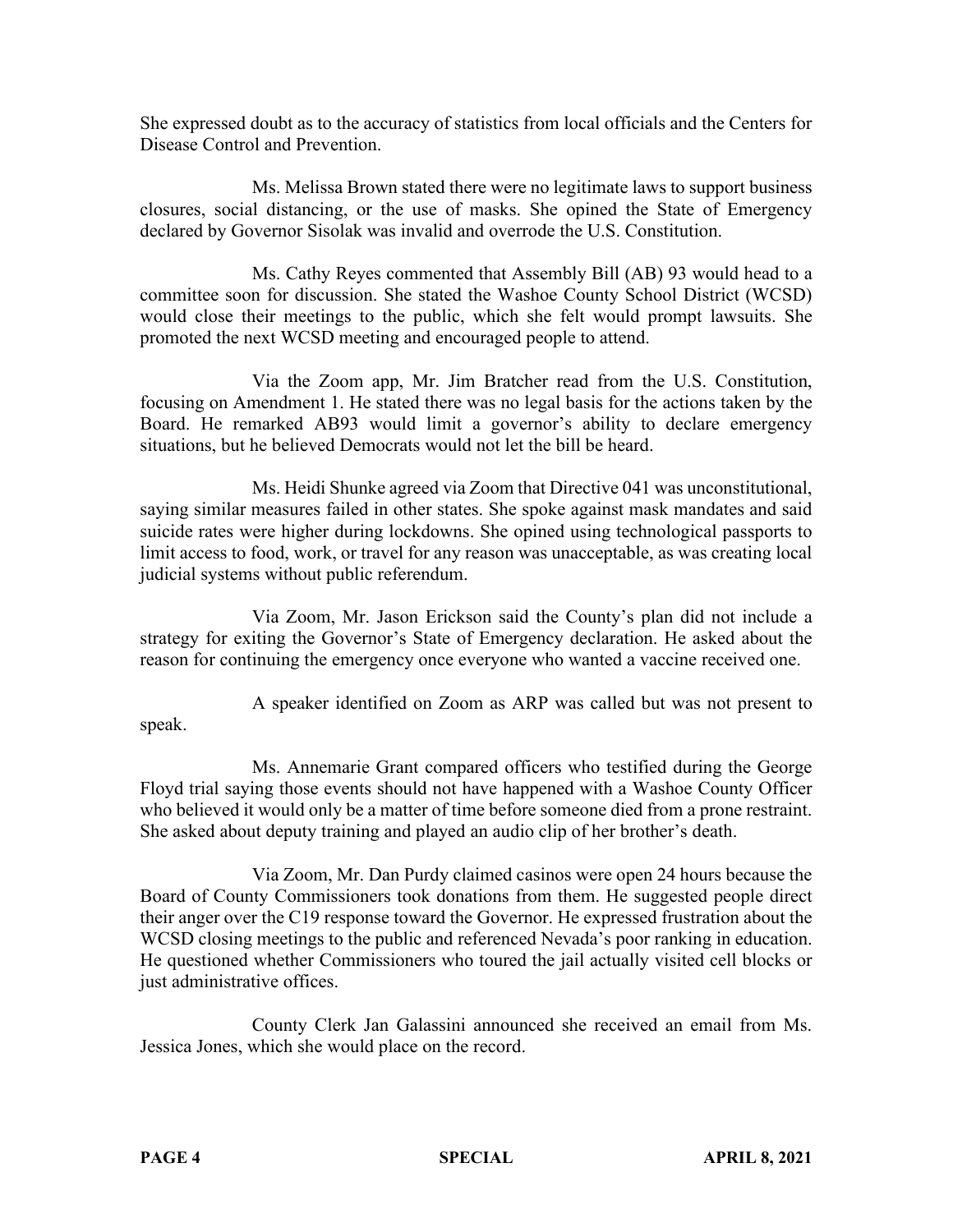#### **21-0230 AGENDA ITEM 4** Announcements/Reports.

County Manager Eric Brown noted the plan that would be presented to the Commissioners was the result of collaboration with the Cities of Reno and Sparks, the Washoe County Health District, and the Washoe County School District. Additional input from business owners in many industries was received and incorporated as well. Once the plan was formulated, he continued, it was recirculated to the same entities to get input; this was different than a typical procedure process. One issue of concern was the 75 percent vaccination rate criteria, which was determined by averaging the recommendations of the Centers for Disease Control and Prevention and the World Health Organization, which typically hovered between 70 and 80 percent. He admitted there was no guarantee the area could reach that number. He pointed out the plan called for flexibility, adding they might need to revisit that benchmark if the demand for vaccines went down. He clarified this special meeting would give the Board the opportunity to provide guidance to staff, who would then need to get updated approvals from all stakeholders.

Commissioner Herman thanked the individuals who spoke during the meeting, saying faith in the country was based on following the Constitution. She spoke about being quarantined as a child when she contracted diphtheria and expressed frustration about COVID-19 restrictions. She expressed concern about gun rights being taken away. She thanked the public for their patience with the Board.

- **21-0231 AGENDA ITEM 5** Recommendation and possible action to approve the Washoe County COVID-19 Local Mitigation and Enforcement Plan ("the Plan"), and direction to staff to submit the Plan to the COVID-19 Mitigation and Management Task Force ("Task Force") for approval as the final Local Plan for Washoe County as required by the Governor's Declaration of Emergency, Directive 041 ("the Directive"). The Plan was developed as required by the Directive which delegated to the Counties the duty and authority to develop a COVID-19 Local Mitigation and Enforcement Plan to be submitted to the Task Force for approval prior to the Governor delegating management of mitigation measures and transitioning authority to local control. As required by the Directive the County consulted, collaborated with, and has received the endorsement of the Plan from the County Health Officer Kevin Dick, the Washoe County School District Superintendent, local and regional hospitals, the Nevada Hospital Association, and the City Managers of Reno and Sparks in creating the Plan. The proposed Plan addresses the topics required by the Directive including mitigation measures for:
	- Public Gatherings and events, including a process for review and approval of large gathering plans;
	- Retail businesses and indoor malls;
	- Community/recreational centers, including public pools;
	- Food and beverage establishments such as bars, wineries, distilleries, and breweries;
	- Places of worship;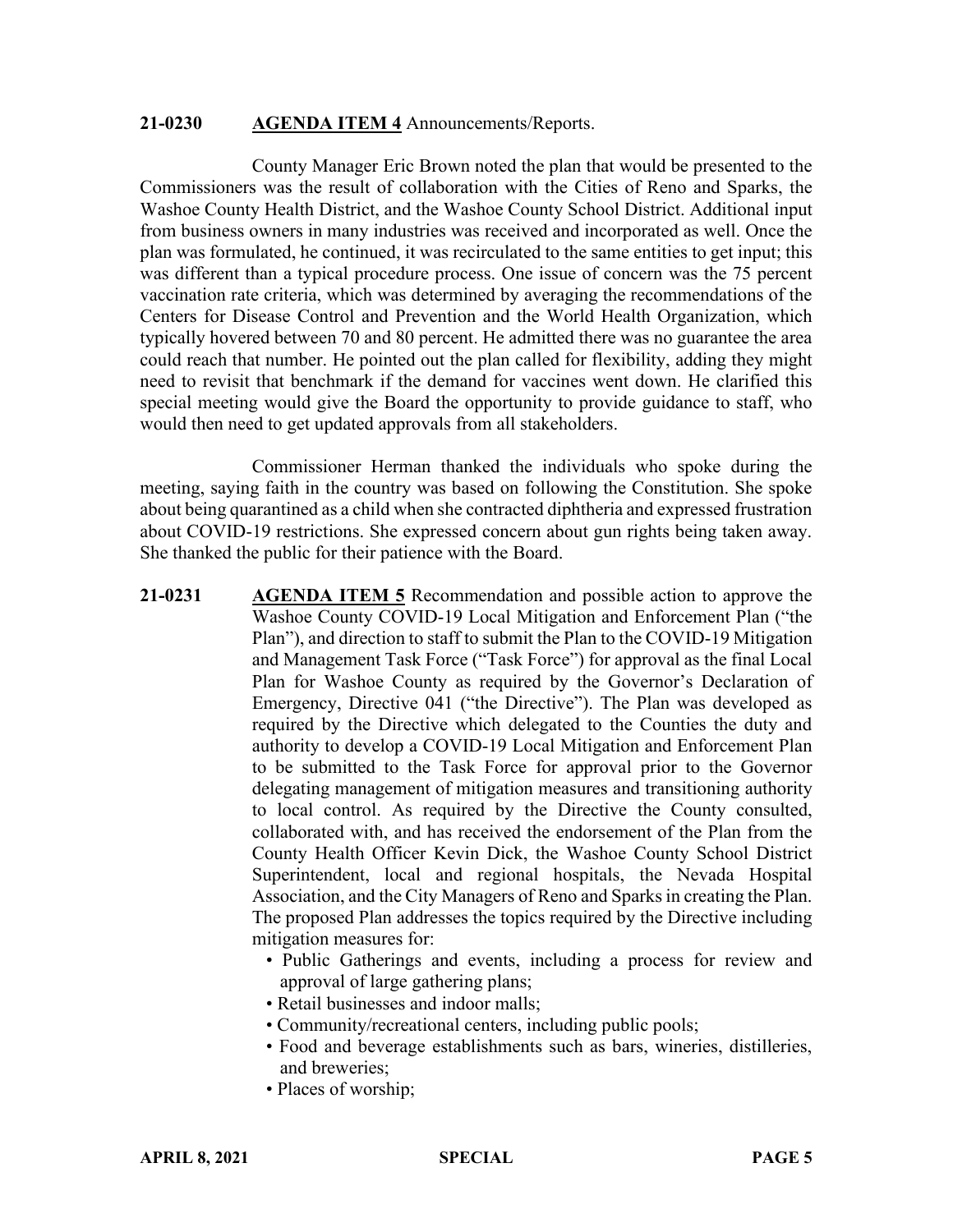- Gyms, fitness studios, yoga studios, dance studios, martial arts, and similar establishments;
- Spas, massage, hair salons and barber shops, nail salon, body art and piercing and similar establishments;
- Arcades, racetracks, bowling alleys, mini-golf, pool halls, theme parks, and similar activities; and,
- Youth and adult recreational sports.

The Plan also includes enforcement measures and procedures for ensuring compliance with mitigation measures; a strategy for ensuring adequate monitoring of COVID-19; and public information campaigns to promote public health measures and vaccination efforts. Unless the Task Force returns the Plan for further revision, this will be the final Local Plan. Manager's Office. (All Commission Districts.)

Assistant County Manager Dave Solaro, in his role as Incident Commander for the COVID-19 (C19) Incident Management Team, noted the Commissioners received copies of the local authority plan in response to Governor Steve Sisolak's Emergency Directive 041. The plan was created without direction from the elected body mandated by the directive to approve the plan in accordance with State rules. He conducted a PowerPoint presentation, a copy of which was placed on file with the Clerk, and reviewed slides with the following titles: What is Local Authority; Regional Working Group; Process Overview; Guiding Principles; Objectives; (Business) Advisory Group – Key Recommendations; (Events) Advisory Group – Key Recommendations; Mitigation Measures: Proposed (2 slides); Event Specific Guidelines; Additional Business Specifics; Enforcement and Communication; Monitoring and the Future; Accurate, Current & Single Point Communication; Overall Guidelines Summary; Next Steps; and Questions.

Mr. Solaro explained the plan needed to be approved by the Board of County Commissioners (BCC) and endorsed by the Washoe County District Health Officer, the Superintendent of the Washoe County School District (WCSD), the City Managers of Reno and Sparks, and the Nevada Hospital Association; the proposed plan already received those endorsements. Four advisory groups were created, and virtual discussions were held with local business leaders to gather feedback. He said they received clarification from the State of Nevada about the meaning of local authority to ensure they would not submit a plan which would not garner support from the State Task Force. He noted they also spoke with surrounding counties to determine how they were approaching the opportunity and how they would ensure there would be no negative impacts. He added the BCC would be the deciding body and the State Task Force would provide support to Washoe County in gaining local authority.

Mr. Solaro admitted balancing the health of residents, visitors, and the economy was challenging. Certain things like mask mandates and social distancing requirements would remain at the State level. Due to ongoing contact tracing activities that indicated private gatherings enabled spread in the community, he stated, the County planned to keep the 25-person cap on outdoor private gatherings. One change would be removing caps based on fire code capacity and relying instead on businesses' social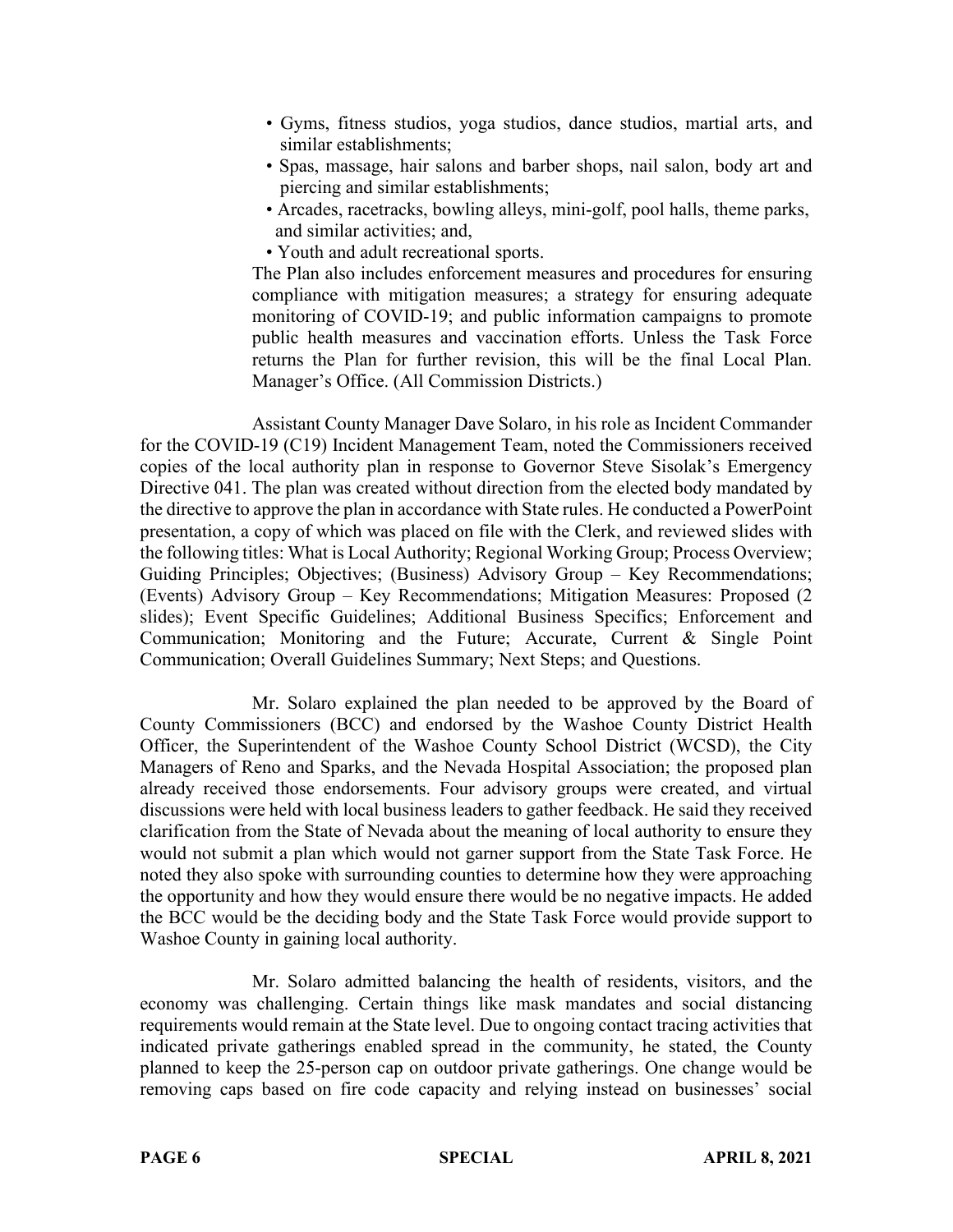distancing plans to ensure safety. He noted the average family size in the United States was 2.58 persons. He indicated the plan would allow event venues to be pre-certified and not required to obtain permits for each event.

Mr. Solaro commented the enforcement plan would remain the same, as would use of the Regional Information Center (RIC). He explained the COVID risk meter was created to synthesize data in the community so residents would be empowered to make personal behavior decisions; it used data on testing, new cases, hospitalizations, and hospital capacity to assess the current risk. Additionally, traces of C19 in wastewater would be monitored. He remarked the Incident Management Team could tighten or loosen guidelines based on changes in the indicators listed on page 14 of the presentation. Those changes would also require approval from the same agencies listed earlier.

Mr. Solaro pointed out utilizing the vaccination percentage to lessen restrictions was a departure from State policies, but he felt confident monitoring hospital bed usage and vaccination rates would sustain the County's objectives. The plan also outlined the risk criteria that would trigger the reversion of event and business restrictions to present-day standards. He promoted the RIC's website: www.covid19washoe.com.

When asked by Commissioner Hill about the age ranges considered, Mr. Solaro replied the information presented pertained to residents over 16 years old, a metric adopted by the State. He indicated he would get back to her about how the total possible population figure was derived. Commissioner Hill asked about vaccinations which took place in other areas. Mr. Solaro responded the information pulled from the State was based on a person's location of residency, not where they were vaccinated.

Chair Lucey stated a 75 percent vaccination rate would be difficult to attain, with only 37.2 percent of the population 16 years or older having received at least their first shots; 23.47 percent had completed their vaccinations. Based on current statistics, Mr. Solaro estimated a 60 percent vaccination rate would be achieved by mid-June, and he confirmed Chair Lucey's assertion that staff could reassess the situation if vaccinations began to drop off.

Chair Lucey read a portion of Nevada Revised Statute 414.070 about the process of enacting and terminating state of emergency declarations, confirming that the Governor's directives would need to be terminated by the Governor. As such, the County was still subject to criteria established by the Governor's emergency directives. Chair Lucey contested there were not many areas over which the County had jurisdiction. He asked about the recourse for not enforcing the directives, though Mr. Solaro could not speculate as to how the State might respond.

Regarding group limits at a table, Mr. Solaro stated the recommendation of eight per table was determined through discussions with stakeholders, though he was unsure whether there was science behind that number. Chair Lucey expressed a preference for a 10-person limit. The Chair inquired why masks were no longer required for contact sports, including during times of active exercise and practices, while people using cardio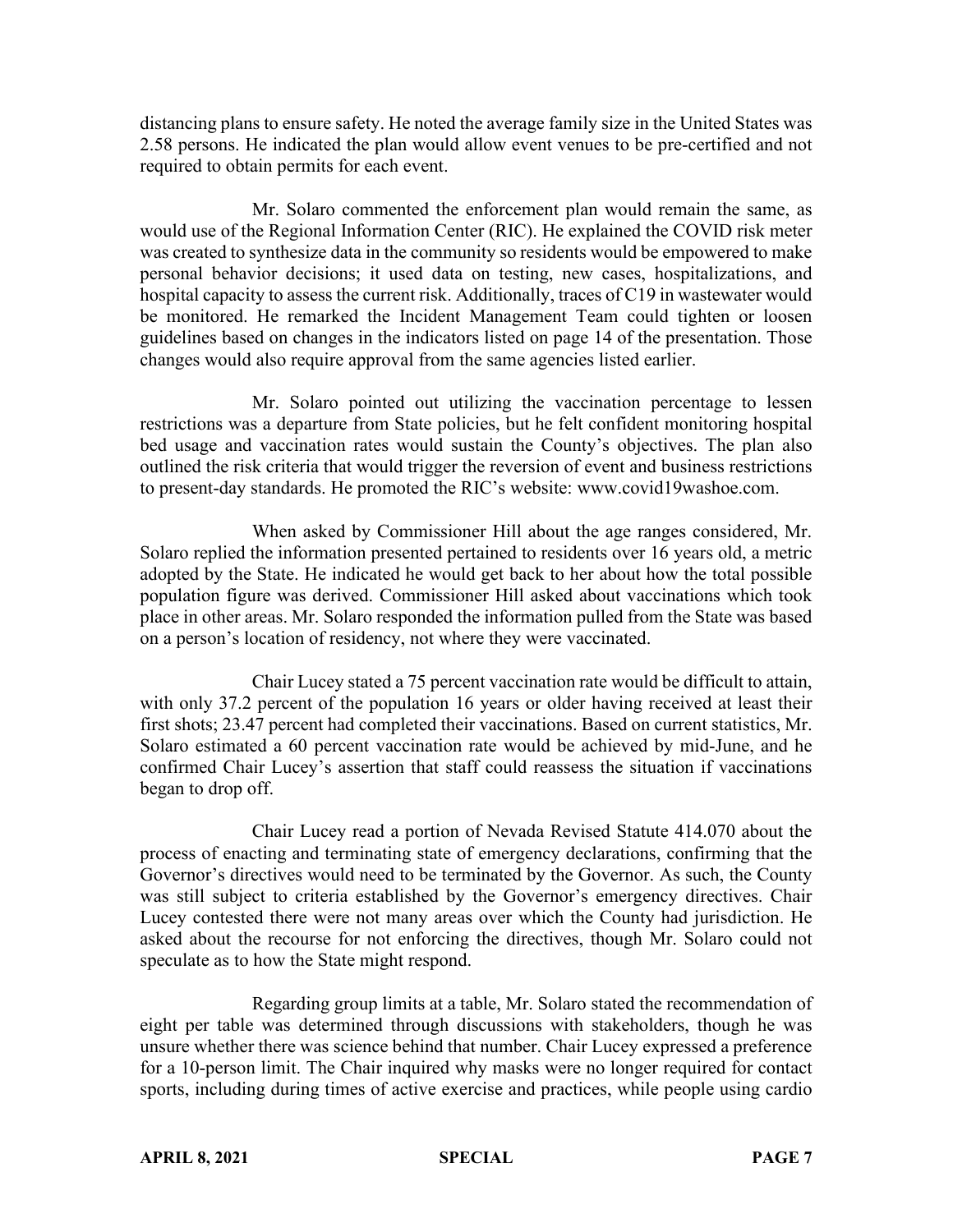machines at gyms were still required to. Mr. Solaro replied the mask mandate was part of State Directive 024, which would continue beyond implementation of the local authority plan.

Mr. Solaro answered Commissioner Hill's earlier query by saying there were 383,000 people 16 years or older in Washoe County.

Vice Chair Hartung asked whether elected officials were engaged to help make these recommendations, to which Mr. Solaro responded no. The Vice Chair wondered about the BCC's purpose since they had very limited authority to make local decisions. He felt safety and economic concerns had not been balanced so far and many small businesses were sacrificed. Instead, he would have preferred to apply the strategies successfully employed by essential businesses to other businesses. He opined the public had been educated over the prior year and knew how to protect themselves. He added businesses would change their practices based on business levels.

Vice Chair Hartung concurred the County would not reach a 75 percent vaccination rate and he felt that benchmark would hold the rest of the community hostage. He pointed out the number of people currently hospitalized with C19 was extremely low. He opined it would be impossible to enforce a 25-person cap on private gatherings, and further stated citizens would impose their own guidelines based on their comfort levels. He agreed with Chair Lucey's comment about the inconsistency of allowing youth sports but requiring masks in gyms. He praised staff's recommendation to allow body art, expressed concern about the 8-person cap at tables, and brought up the arbitrary inconsistencies in elevator standards.

Vice Chair Hartung summarized people should be allowed to protect themselves. He revealed that a direct family member died from C19 despite the lockdowns. He wished to see businesses reopen and people be allowed to make their own decisions based on their comfort.

Commissioner Jung expressed her condolences to Vice Chair Hartung. She reassured her constituents that the BCC listened to citizens even through the attacks. Everyone experienced trauma over the prior year, and she cared about the human experience. She agreed to a person's right to go where they felt comfortable but only if it did not increase the risk of others getting sick; this was a belief of hers long before the pandemic. She reminded the public the BCC had never dealt with this before and there could be unintended consequences. She felt the County never had local control regardless of which political party was in power in the State. She believed all control should be local because those representatives had the best idea of what would work in that community. She asserted the BCC tried to balance health and economic interests as best they could, considering the scope of their limited authority. She did not want to break the Nevada Constitution by telling the Governor what to do.

Commissioner Jung thought it had been unfair to ask business owners to become patrol officers during the pandemic. She agreed it was uncertain whether the area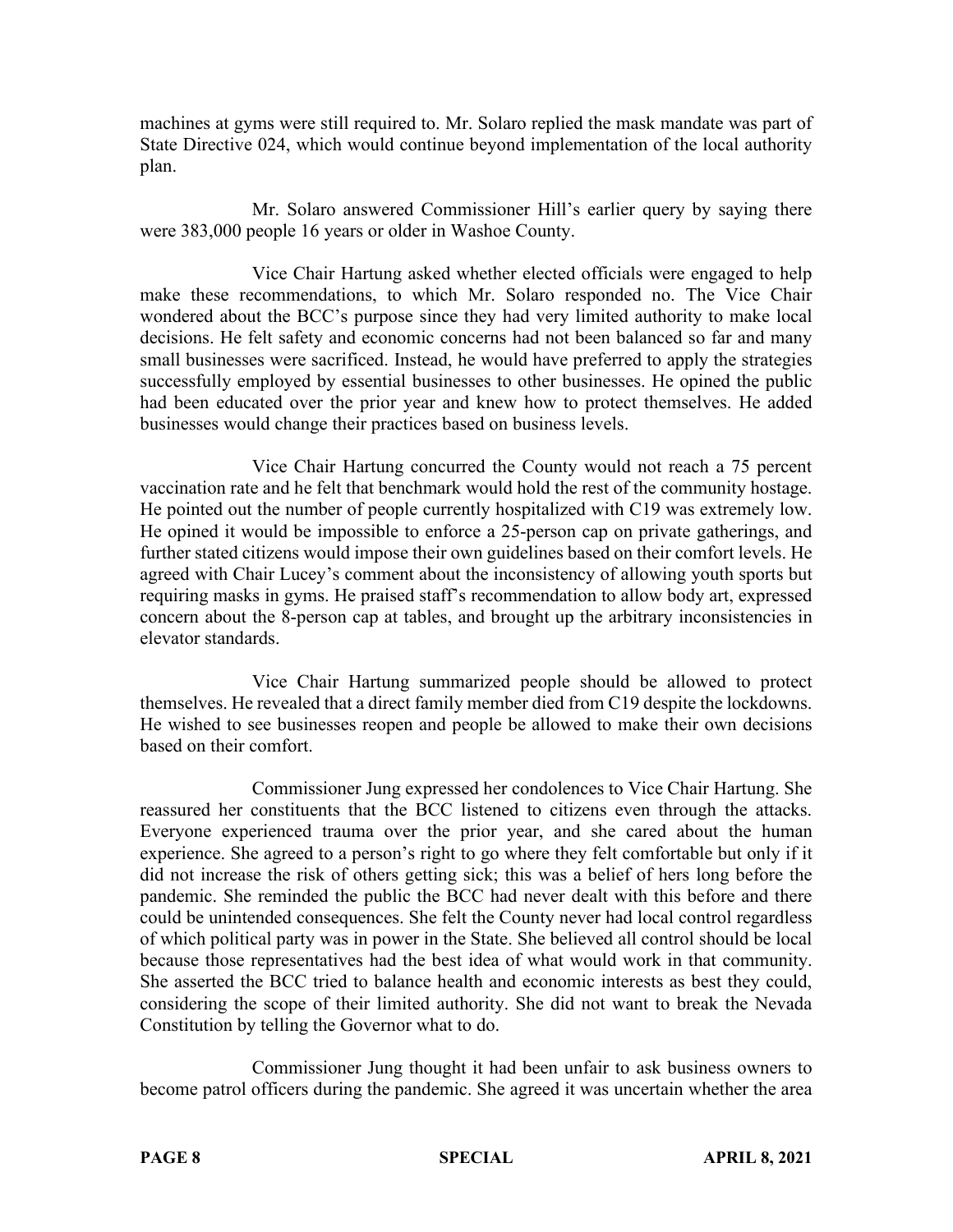could reach a 70 percent vaccination rate, but every vaccine received so far by the State was used and none were wasted; the main reason for the low vaccination rate was due to supply issues. She believed in bodily autonomy and would never tell anyone to get a vaccine as long as they did not get her or her family sick. The goal was to balance all needs and create a plan the Governor would approve, and she admitted the Governor faced many challenges. She acknowledged the suffering of the community and discussed how circumstances resulted in citizens not looking out for each other. She said she would fight for the right of people to say what they wanted regardless of whether she agreed with them. She stated she was not scared of many things but had protected herself out of concern for her parents' safety; she did not enjoy wearing a mask. She indicated the BCC would do what they could to ensure the citizens were acknowledged and thanked. She praised County staff for having to work through the turmoil and entreated the public to work from a place of compassion, respect, and dignity for others.

Commissioner Jung expressed support for the plan and pointed out any delays in approving it would result in a longer time without control. She opined hospitalizations should be the driving data point, while businesses running super-spreader events should be issued cease and desist letters. She did not want to see a situation where a car accident victim was told to go home because there were no beds available at the hospital. She encouraged staff to rely on the data. She explained she and her family were fully vaccinated, yet she continued to wear a mask out of consideration for others. She expected the plan would be returned by the State for additional work, but she lauded Mr. Solaro and County Manager Eric Brown for being local leaders by working with subject matter experts in private industries. She praised the plan as the most thoughtful she had read.

Commissioner Herman stated the BCC had the power to do things, and the economies of those counties who moved away from C19 plans were bouncing back. She believed a C19 plan had been tested for a while and people were still hurting. She encouraged the Board to consider doing something different.

Vice Chair Hartung asked whether the provisions in the plan, if approved, would impact the WCSD, the Cities of Reno and Sparks, or other governing bodies. Assistant District Attorney Dave Watts-Vial responded the directive as written required the plan to be endorsed by other local officials before coming to the BCC for approval. Unless stated otherwise, he believed the County would appear to have control over some entities, but not others such as the Gaming Control Board or any school districts. He opined the directive did not specifically cover what would happen to other jurisdictions if the County's plan were to be approved by the Governor, but he hypothesized the Governor might give the County the ability to enforce regulations on businesses in the two cities, regardless of which entity issued their licenses.

Vice Chair Hartung said staff had been put in the crossfire but he expressed appreciation that the Governor's goal was to protect the public. He implored the Governor to allow the County to make local decisions giving autonomy to the people. He compared the C19 response to building a plane while flying. As a business owner, he noted he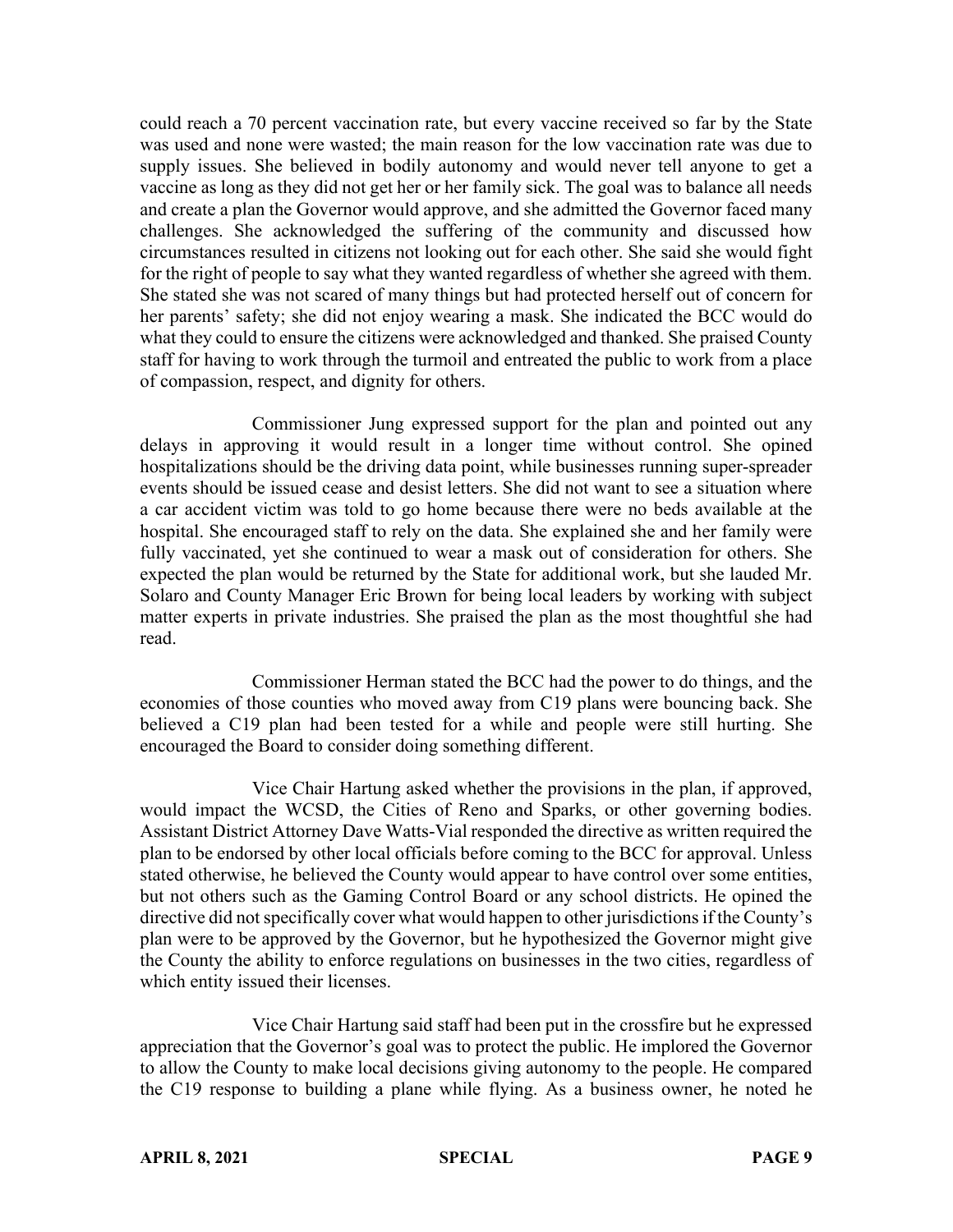changed his business model based on what people said they wanted, and he thought businesses should be given autonomy to do business at the level their customers felt comfortable with.

Commissioner Hill thought giving the community the chance to meet the vaccination goal was laudable. The vaccines had been approved by the Food and Drug Administration and they were free, so she wished to see the community vaccinated. She expressed a desire to support the plan with the understanding that vaccination rates would be revisited if necessary. She asked for trust in the process as the BCC tried to protect the community while opening the economy.

Mr. Watts-Vial said this item was the Board's opportunity to make any changes to the plan before submission to the Task Force. However, the Governor had made it clear that he held emergency powers, and historically the County had conformed with the Governor's restrictions. The act of turning over power, he continued, came with conditions, such as getting the endorsement of other local officials and being approved by the Governor. He explained the directive limited areas over which the BCC would have control and required certain actions. There was still time for changes to be made before the Task Force met on April 15, but endorsement from the other local agencies would still be needed.

Mr. Watts-Vial laid out the three most obvious options: approve and submit the plan as written, approve the plan with certain changes and direct staff to obtain endorsements from the other public officials, or direct staff to make changes and schedule a later meeting to vote on the changes. He cautioned against sending the plan to the Task Force if it did not have the endorsements of all required agencies. He reviewed some hypothetical questions and scenarios, saying the Governor had the power to withdraw local authority if hospital or death rates increased. No one knew what would happen if the Task Force denied the plan.

Chair Lucey thanked Mr. Solaro and Mr. Brown for their work on this. He indicated he had a few suggestions for changes to the plan, which would apply only to unincorporated areas of the County. He expressed frustration that the WCSD could weigh in on the County's plan, but the County could not affect their plan. He felt the COVID meter was not predictive and hospitalization rates should form the basis for the reopening plan. At the peak, there were over 300 people in the hospital with C19; now there were only 26 confirmed cases in the hospital and seven in the intensive care unit, only three of which were on ventilators. He thought that did not warrant closing society. He brought up vaccination rates and suggested lowering the threshold for enacting the first phase of reopening from 60 to 50 percent. He referenced the Governor's praise of Washoe County's testing and vaccination response. The Chair believed the 75 percent threshold was arbitrary and impossible. He thought the venues of outdoor events should be allowed to make the decision on mask mandates and there should be no social distancing requirements for outdoor events. He wished to see the restrictions on private gatherings removed because they could not be enforced. Individuals should be allowed to decide whether to wear masks while participating in exercise, though he thought masks should be worn while moving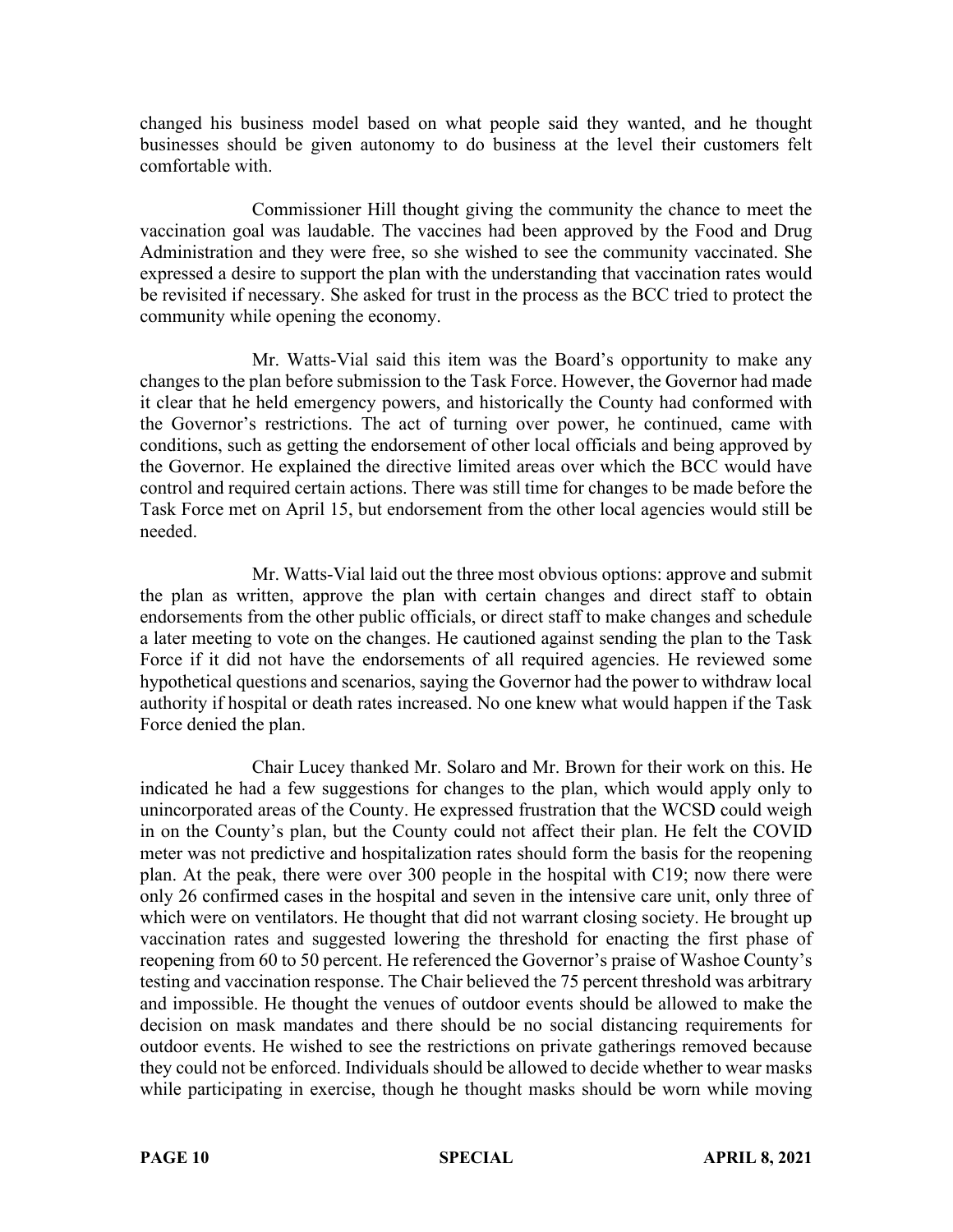around any facilities which required it. He was unsure whether those changes would be accepted by the Governor.

Chair Lucey moved to approve the plan with the recommendations stated above, which was seconded by Commissioner Jung.

Vice Chair Hartung stated he had no objection to wearing a mask, even when outside. He asked whether the Board favored continuing social distancing and 50 percent capacity restrictions. Chair Lucey replied that was not his suggestion; rather, those provisions were included in the directive. He said the Vice Chair could include recommendations about those things if he wished. Vice Chair Hartung asked whether the Board wanted to increase table seating caps to ten people, a suggestion Chair Lucey added to his motion; the seconder agreed.

Vice Chair Hartung emphasized his desire for consistent regulations. He agreed with Chair Lucey that hospitalization rates should be the primary indicator, adding the COVID meter was not predictive. He felt research into finding C19 levels in wastewater had more promise. He lauded Chair Lucey for his dedication and hard work.

Mr. Solaro sought confirmation about the Board's direction on outdoor events. Chair Lucey said they wanted zero social distancing requirements, and mask usage would depend on the wishes of the venue. Commissioner Jung pointed out that would allow the Board to hold business owners responsible if they held super-spreader events. In response to Mr. Solaro's further request for clarification, Chair Lucey stated he wanted a reduction in the first vaccination threshold from 60 percent to 50, regularly scheduled times to analyze vaccination numbers, and utilization of hospitalization rates, not vaccination rates, as the basis to return to pre-C19 activities. Vice Chair Hartung agreed hospitalization rates and capacity were more important than test positivity rates.

Commissioner Jung said infections were dangerous because of exponential spread. She rephrased the prior discussion by saying the BCC wanted the control to manage its community. She pointed out the differences between different Nevada counties, adding Clark County should not tell Washoe County how to run its business. She stressed the County would monitor things to ensure public health concerns, economic development, and personal liberties were balanced. She said this pandemic allowed her to see how hard Chair Lucey worked, mentioning Manager Brown also did a great job. She assured the public the BCC would monitor the data.

Commissioner Herman commented the County was at the Governor's mercy and she believed masks were non-negotiable. Commissioner Hill asked for clarification about the Chair's vision after the County hit the 50 percent vaccination rate threshold. He answered there would be no second vaccination threshold; rather, decisions would be made based on continual review of data points, particularly when the demand for vaccines dropped. At that point, hospitalization rates would become the primary data point.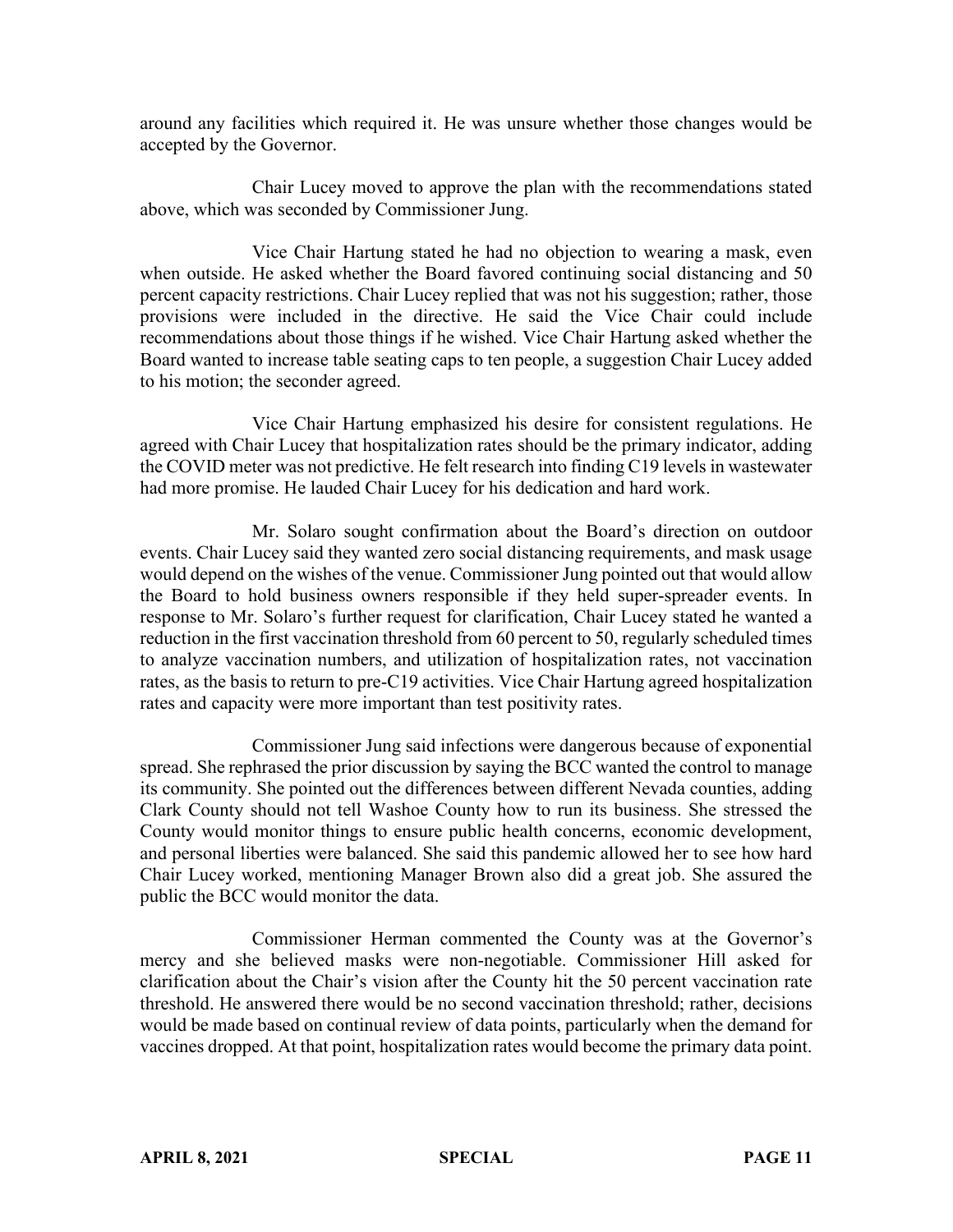Chair Lucey explained he wanted zero social distancing requirements for outdoor events, regardless of the vaccination rate. June 1 would be the first date any Board recommendations would be implemented. Commissioner Hill thought a government entity could be at legal risk for what happened at events. Chair Lucey disagreed, saying the County educated the public, administered vaccinations, and promoted hygiene and safe business practices. He did not want to dictate how businesses should be run, nor did he feel the statistics supported that; he did not feel there was an emergency anymore.

Vice Chair Hartung stated Clark County had excess vaccine doses, and he believed Washoe County could find arms in which to put those vaccines.

# **11:23 a.m. The Board recessed.**

## **11:30 a.m. The Board reconvened with all Commissioners present.**

On the call for public comment, Mr. Roger Edwards was called but was not present to speak.

Mr. Kenji Otto thanked Mr. Brown and Mr. Solaro for their hard work. He suggested children under 16 should not be included in the table caps so families with many kids could also visit restaurants. He said he wore a mask in Chambers because he respected the Commissioners and their policies, but he would not prefer to. He requested that the metal detector be removed from the lobby as there had been no threats of violence.

Mr. Nicholas St. Jon commended the Board for their respectful dialogue. He felt there was no reason to have a provision about churches because the Supreme Court already ruled on overreach for churches. He said herd immunity was based on people carrying antibodies, which this vaccine did not create; he wanted the vaccination rate to include people who already had C19 and carried the antibodies. He listed other treatments and protocols he wished to see implemented to treat C19.

Mr. Mike Torvinen said he appreciated the proposed amendments, but the Reno Rodeo could not scale back its expenses. He said any changes which would impact the Rodeo might result in the need to discuss COVID relief. He cited a study which showed as many as five times the number of people who tested positive for C19 actually had the disease at some point, which meant there was greater immunity than previously thought. The study also showed 36 percent of the people studied would not get vaccinated. He thought people had the right to choose.

Chair Lucey explained there was a motion and a second. Assuming it passed, the plan would need to come back to the BCC for final ratification before submission to the Covid Task Force. Because there was not time to place it on the April 13 agenda, he suggested holding a special meeting on April 14 for that purpose.

Vice Chair Hartung agreed with the suggestion of excluding children under 16 from table caps and felt that should be added to the motion. Chair Lucey said he would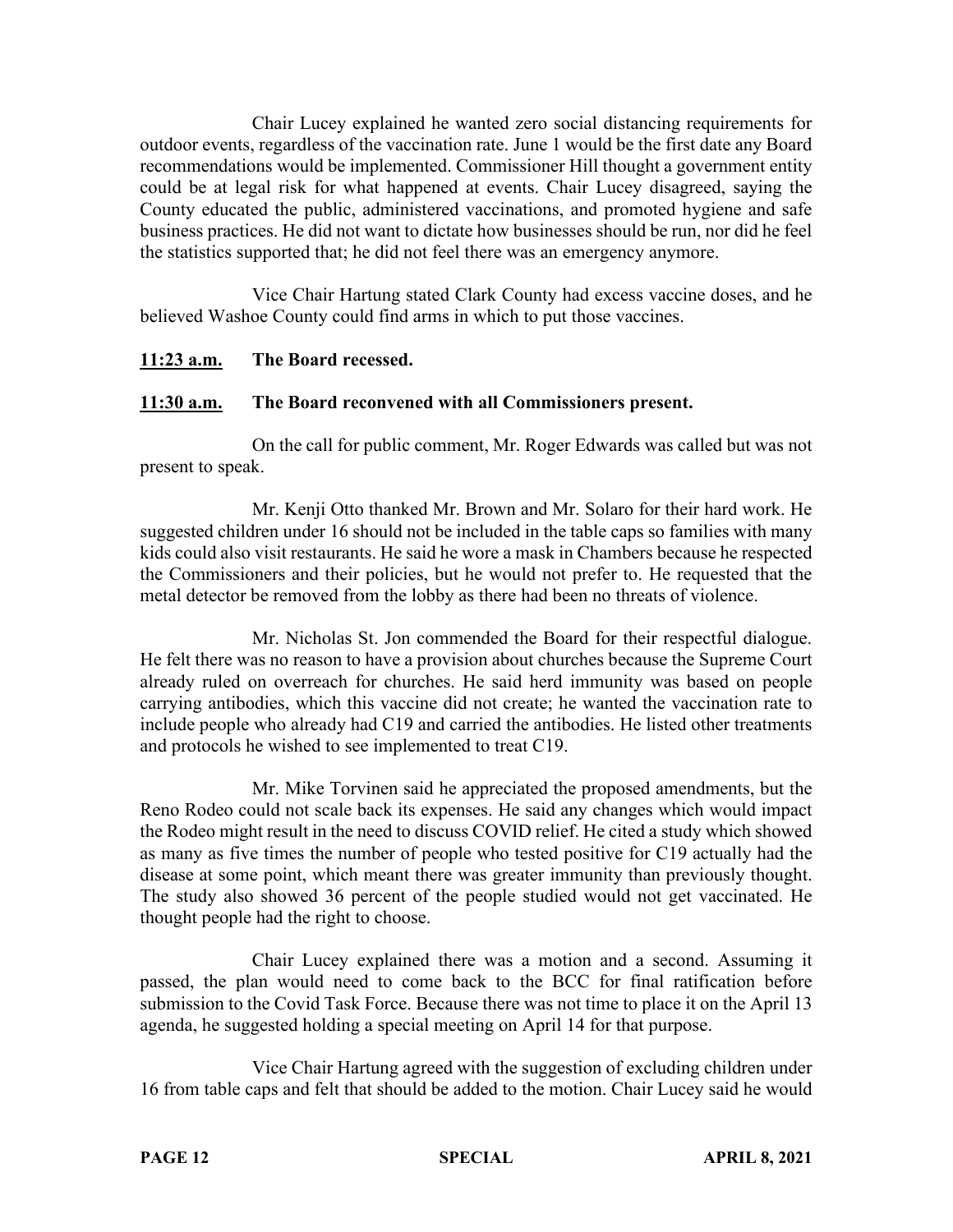work with Mr. Solaro on the amendments listed in the motion and bring them back to the Board for ratification. Vice Chair Hartung requested information about the Supreme Court's ruling on the overreach of churches because courts could override local directives. Mr. Watts-Vial said he would work with Mr. Solaro to ensure they were in conformance with that opinion.

Chair Lucey stated he would confirm the recommendations and amendments with Mr. Solaro, and the plan would be brought before the Board for ratification at the earliest possible opportunity after ensuring the other entities approved it as well.

On motion by Chair Lucey, seconded by Commissioner Jung, which motion duly carried on a 4-1 vote with Commissioner Herman voting no, it was ordered that the following amendments be made to the local authority mitigation and enforcement plan: the vaccination rate threshold for the initial loosening of restrictions be lowered from 60 percent to 50 percent; hospitalization rates be used instead of vaccination rates to determine the elimination of remaining restrictions; outdoor venue owners be allowed to make decisions about mask mandates for their events; social distancing requirements be removed in public spaces; restrictions on private gatherings be removed; individuals be allowed to choose not to wear masks when exercising in indoor facilities if allowed by the facilities; and the table seating cap be raised from 8 to 10 individuals.

## **21-0232 AGENDA ITEM 6** Public Comment.

Mr. Kenji Otto displayed a document, a copy of which was placed on file with the Clerk. He mentioned the Veterans Affairs Hospital was offering shots to spouses of veterans. He said he visited several large stores without wearing a mask and nobody said anything to him about it. He spoke about his experience as a field medic and the psychological and social dangers of the COVID-19 (C19) recovery. He expressed frustration about the World Health Organization.

Mr. Nicholas St. Jon reiterated his desire that the BCC include people with C19 antibodies in the count of vaccinated individuals for herd immunity. He brought up his background in alternative health and promoted the use of some measures taken by orthomolecular experts. He offered to facilitate a discussion between the Board and the group America's Frontline Doctors.

Via the Zoom app, Ms. Heidi Schunke claimed India had relied on herbal remedies and their C19 infection rates had dropped to zero. She asked the Board to consider the protocols successfully employed by other countries.

Ms. Annemarie Grant spoke on Zoom about her brother's death at the Washoe County jail. She stated 13 inmates had died at the jail over the past two years and she disagreed with claims that the Board did not have much power over the Sheriff. She said no Commissioners ever sent her any condolences. She encouraged the public to vote out the Commissioners.